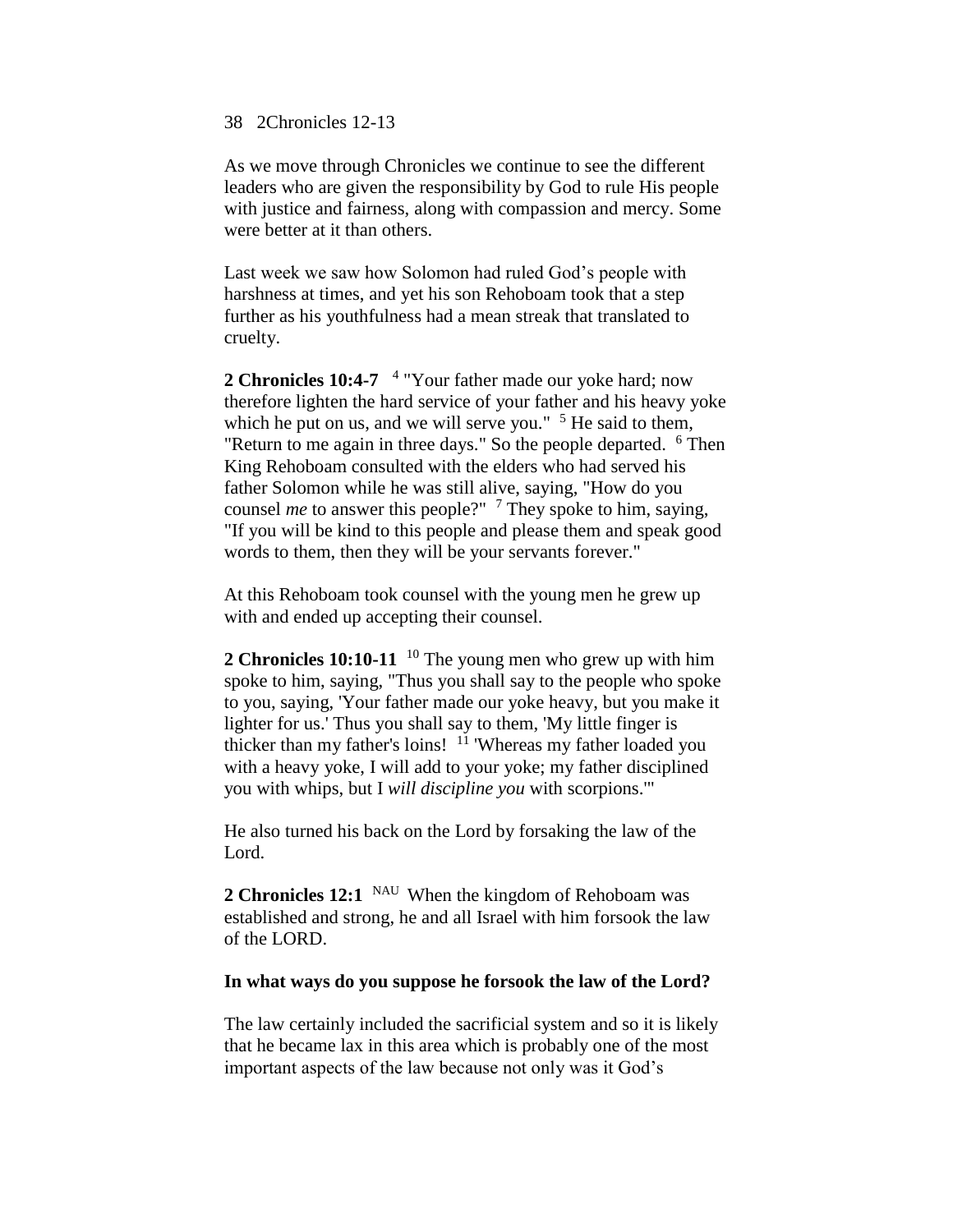prescribed way of worshipping Him, but also God's way of showing clearly that forgiveness of sin must include a sacrifice.

And so, for Rehoboam to forsake the law of the Lord meant that it would be impossible to make atonement for his sins and the sins of Israel under that system that God established.

It isn't until God threatens Rehoboam with an invasion by Shishak, the king of Egypt, that Rehoboam decides to humble himself and the Lord withholds His wrath.

2 Chronicles 12:5-7 <sup>5</sup> Then Shemaiah the prophet came to Rehoboam and the princes of Judah who had gathered at Jerusalem because of Shishak, and he said to them, "Thus says the LORD, 'You have forsaken Me, so I also have forsaken you to Shishak."' <sup>6</sup> So the princes of Israel and the king humbled themselves and said, "The LORD is righteous."  $\frac{7}{1}$  When the LORD saw that they humbled themselves, the word of the LORD came to Shemaiah, saying, "They have humbled themselves *so* I will not destroy them, but I will grant them some *measure* of deliverance, and My wrath shall not be poured out on Jerusalem by means of Shishak.

However, God would use Shishak to discipline Rehoboam and Israel and as we come to the closing of chapter 12 we read this.

**2 Chronicles 12:13-16** <sup>13</sup> So King Rehoboam strengthened himself in Jerusalem and reigned. Now Rehoboam was forty-one years old when he began to reign, and he reigned seventeen years in Jerusalem, the city which the LORD had chosen from all the tribes of Israel, to put His name there. And his mother's name was Naamah the Ammonitess. <sup>14</sup> He did evil because he did not set his heart to seek the LORD. <sup>15</sup> Now the acts of Rehoboam, from first to last, are they not written in the records of Shemaiah the prophet and of Iddo the seer, according to genealogical enrollment? And *there were* wars between Rehoboam and Jeroboam continually. <sup>16</sup> And Rehoboam slept with his fathers and was buried in the city of David; and his son Abijah became king in his place.

Now, what is interesting about Abijah, the son of Rehoboam, is that he grew up in the same house as his father with the same privileges and to some extent the same knowledge of how the Lord had dealt with his grandfather, Solomon, and how in contrast to Solomon, his father Rehoboam forsook the law of the Lord.

Abijah knew all of this and with all of the wealth of Solomon's kingdom he could have turned out just like his father and simply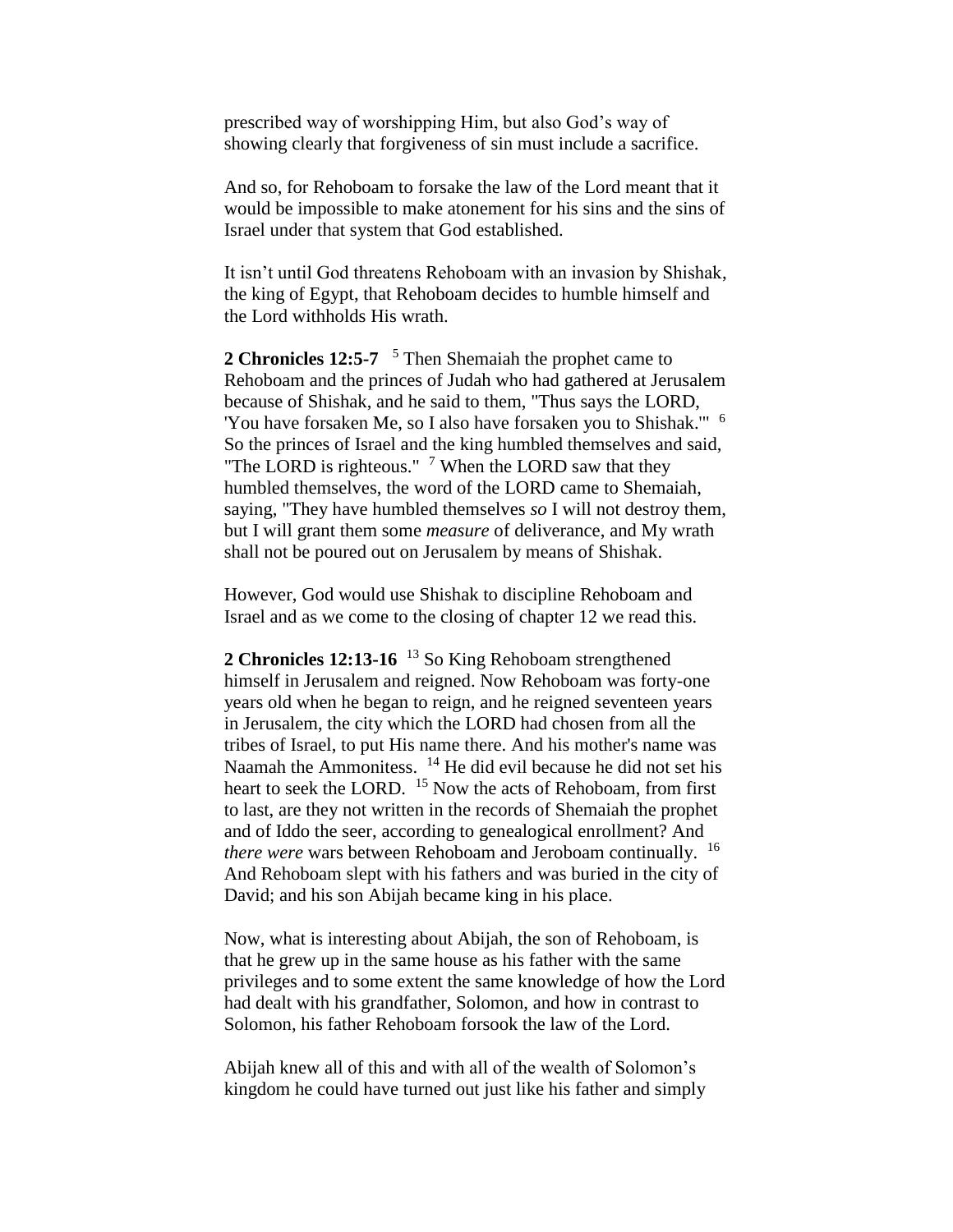reigned with his own interests in mind, forsaking the Lord and continuing a harsh reign over God's people.

And yet we find the opposite to be true as we'll see in a moment.

2 Chronicles 13:1 <sup>NAU</sup> In the eighteenth year of King Jeroboam, Abijah became king over Judah.

# **Why is there a reference to two separate kings in this verse?**

Keep in mind that we are now dealing with a divided kingdom to where we have two separate kingdoms with two separate kings. One king over Judah, the other king over Israel. These would be known as the southern and northern kingdoms.

This division took place during the reigns of Rehoboam and Jeroboam around 932 B.C. Abijah comes on the scene around 915 B.C.

And so, as we come to chapter 13, we see that Jeroboam has been ruling Israel in the north, while Abijah is ruling the southern kingdom of Judah.

By way of reminder, this split happened for a specific reason and it goes back to the counsel Rehoboam took from his young counselors to rule God's people with no mercy as he taxed and forced hardships on the people of God.

It was at this point that Jeroboam rebelled against Rehoboam's rule and took 10 tribes and began to rule in the north while Rehoboam took the remaining two, Judah and Benjamin, and ruled in the south and so the two nations warred against each other until their respective captivities by the Assyrians and Babylonians.

But when Abijah comes on to the scene he finds himself on the defensive against Jeroboam who outnumbers Abijah's army 2 to 1.

2 Chronicles 13:1-3 <sup>NAU</sup> In the eighteenth year of King Jeroboam, Abijah became king over Judah.  $2$  He reigned three years in Jerusalem; and his mother's name was Micaiah the daughter of Uriel of Gibeah. Now there was war between Abijah and Jeroboam. <sup>3</sup> Abijah began the battle with an army of valiant warriors, 400,000 chosen men, while Jeroboam drew up in battle formation against him with 800,000 chosen men *who were* valiant warriors.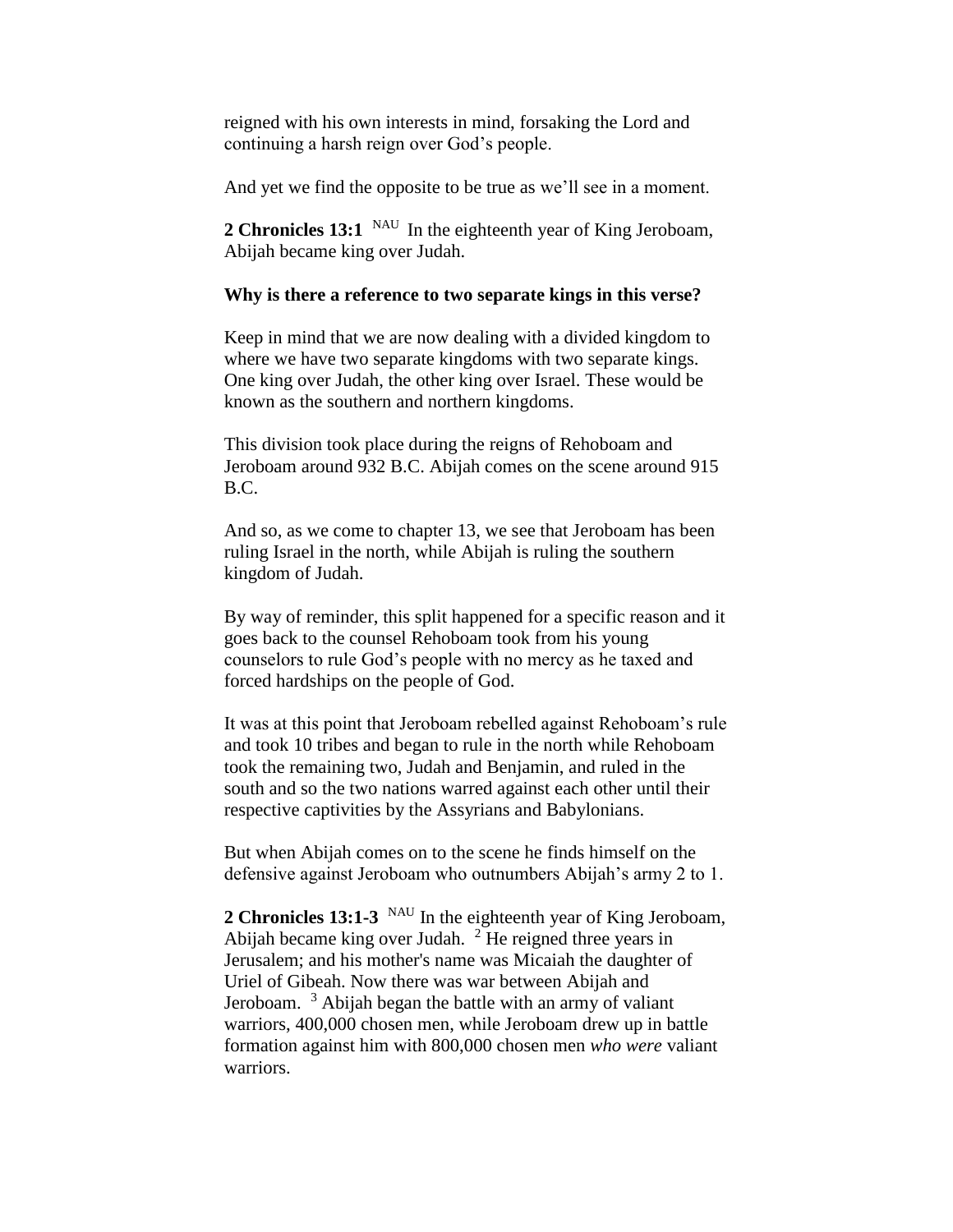# **Now, purely from a tactical standpoint, if you are outnumbered 2 to 1, are your chances better or worse for winning the battle?**

Anybody who studies war would tell you that unless you have a number of things that would overcome the numbers, like having the high ground, having more horses and chariots, or just a better strategy to possibly outflank your opponent, attrition alone will put you at a large disadvantage.

And so, you might think that Abijah would try to convince Jeroboam to hold off the battle so that he could gain some of these advantages as he buys more time. But notice the attitude Abijah brings to the battlefield.

**2 Chronicles 13:4-12** <sup>4</sup> Then Abijah stood on Mount Zemaraim, which is in the hill country of Ephraim, and said, "Listen to me, Jeroboam and all Israel: <sup>5</sup> "Do you not know that the LORD God of Israel gave the rule over Israel forever to David and his sons by a covenant of salt? <sup>6</sup> "Yet Jeroboam the son of Nebat, the servant of Solomon the son of David, rose up and rebelled against his master, <sup>7</sup> and worthless men gathered about him, scoundrels, who proved too strong for Rehoboam, the son of Solomon, when he was young and timid and could not hold his own against them. <sup>8</sup> "So now you intend to resist the kingdom of the LORD through the sons of David, being a great multitude and *having* with you the golden calves which Jeroboam made for gods for you. <sup>9</sup> "Have you not driven out the priests of the LORD, the sons of Aaron and the Levites, and made for yourselves priests like the peoples of *other* lands? Whoever comes to consecrate himself with a young bull and seven rams, even he may become a priest of *what are* no gods. <sup>10</sup> "But as for us, the LORD is our God, and we have not forsaken Him; and the sons of Aaron are ministering to the LORD as priests, and the Levites attend to their work.  $11$  "Every morning" and evening they burn to the LORD burnt offerings and fragrant incense, and the showbread is *set* on the clean table, and the golden lampstand with its lamps is *ready* to light every evening; for we keep the charge of the LORD our God, but you have forsaken Him. <sup>12</sup> "Now behold, God is with us at *our* head and His priests with the signal trumpets to sound the alarm against you. O sons of Israel, do not fight against the LORD God of your fathers, for you will not succeed."

# **Do the lopsided numbers against Abijah even come into play as far as Abijah's decision to enter into this battle?**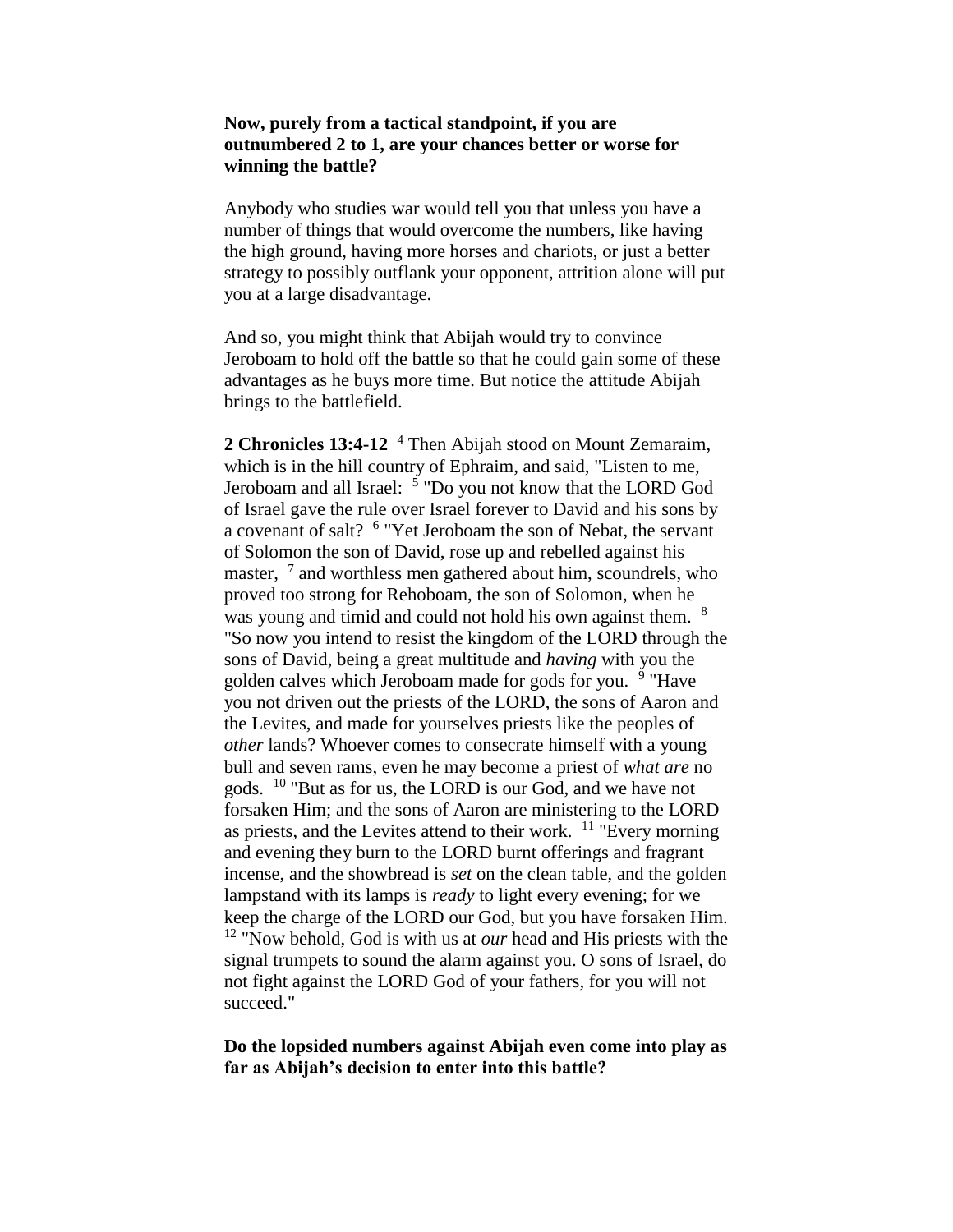# **Why not?**

He knows that the Lord has done something special with the house of David. Note what he says.

2 Chronicles 13:5<sup>5</sup> "Do you not know that the LORD God of Israel gave the rule over Israel forever to David  $^1$ and his sons by a covenant of salt?

# **What is the significance of the covenant of salt?**

The salt covenant was symbolic of endurance, preservation, and freedom from corruption. It is a perfect picture of our CREATOR.

And so, when God establishes a covenant of salt with His people all of His attributes that declare His enduring and sustaining grace are put forth in a way to remind His people that all that salt represents is to allow them to look to God's faithfulness.

One of the main pictures of salt is the way it sustains and by implication God uses it to sustain His people forever as it is referred to as an everlasting covenant.

NAU **Numbers 18:19** "All the offerings of the holy *gifts*, which the sons of Israel offer to the LORD, I have given to you and your sons and your daughters with you, as a perpetual allotment. It is an everlasting covenant of salt before the LORD to you and your descendants with you."

In fact, in the worship system that God established He also gives a command to include salt in every grain offering to remind Israel how God will season and sustain His people.

Leviticus 2:13 <sup>13</sup> 'Every grain offering of yours, moreover, you shall season with salt, so that the salt of the covenant of your God shall not be lacking from your grain offering; with all your offerings you shall offer salt.

Even the incense that God commanded Moses to make was a special recipe that was reserved only for the worship of God. If anyone used the same ingredients in the same measure to make perfume for themselves, they were to be cut off from the people of God, and salt was one of the ingredients.

**Exodus 30:34-38**  <sup>34</sup> Then the LORD said to Moses, "Take for yourself spices, stacte and onycha and galbanum, spices with pure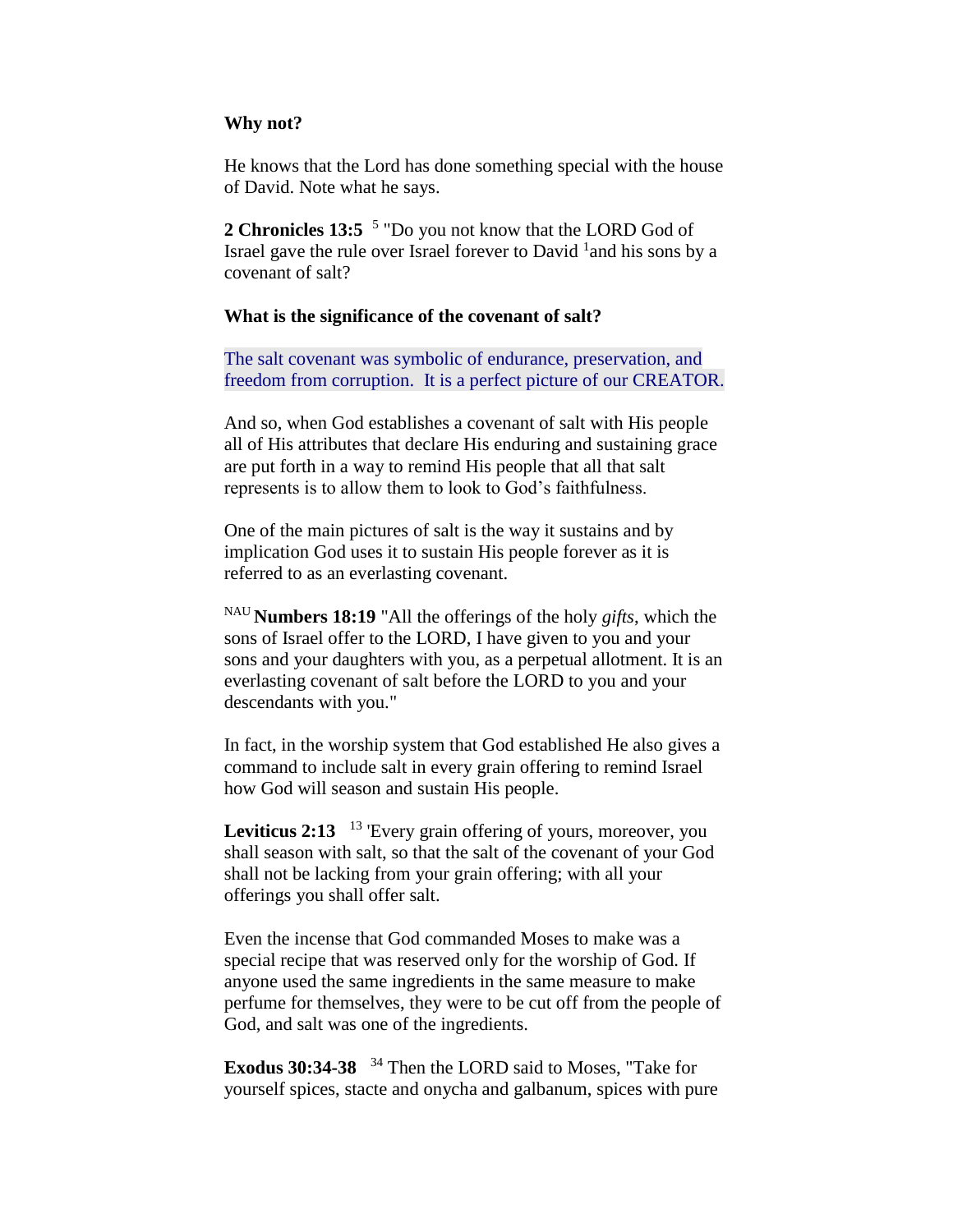frankincense; there shall be an equal part of each. <sup>35</sup> "With it you shall make incense, a perfume, the work of a perfumer, salted, pure, *and* holy. <sup>36</sup> "You shall beat some of it very fine, and put part of it before the testimony in the tent of meeting where I will meet with you; it shall be most holy to you.  $37$  "The incense which you shall make, you shall not make in the same proportions for yourselves; it shall be holy to you for the LORD. <sup>38</sup> "Whoever" shall make *any* like it, to use as perfume, shall be cut off from his people."

I found a web site,

[\(http://homeworship101.com/fyi\\_salt\\_covenant.htm\)](http://homeworship101.com/fyi_salt_covenant.htm), simply entitled Salt Covenant and found some of these spiritual metaphors for salt.

#### **Salt historically symbolized hospitality**

and YAHWEH'S people should be the world's most hospitable people.

 **Salt heals** - if you settled a dispute with your neighbor then you would invite the person into your home to share a dish of salt. Each of you would lick your finger, dip it in the salt and then eat the salt together. This is the symbol of friendship that heals the rift.

 **Salt is pure** - germs cannot live in it. By analogy, Believers are to be pure and have salt in us (Mar.9:50), and at birth salt was rubbed on a new born baby's skin to purify it (Ezk.16:4).

**Salt purifies** - by analogy, the Believers are the salt of the earth (Mat.5:13). They purify the world by not accepting false philosophies, dishonest ways of doing business, selfish desires, etc.

**Salt, just a dash**, adds to the taste and pleasure of a meal (Job 6:6). By analogy the Believers should add - just a dash - of spiritual interest, hope, and excitement to other people's lives. Too salty ruins the taste of the meal, and the spiritual message.

**Salt produces thirst,** and the Believers should produce spiritual thirst in those around them.

 **No salt in the diet leads you into an early grave**, and within a month you will die a slow agonizing death - you figure out the analogy! Sodium regulates the passage of nutrients into the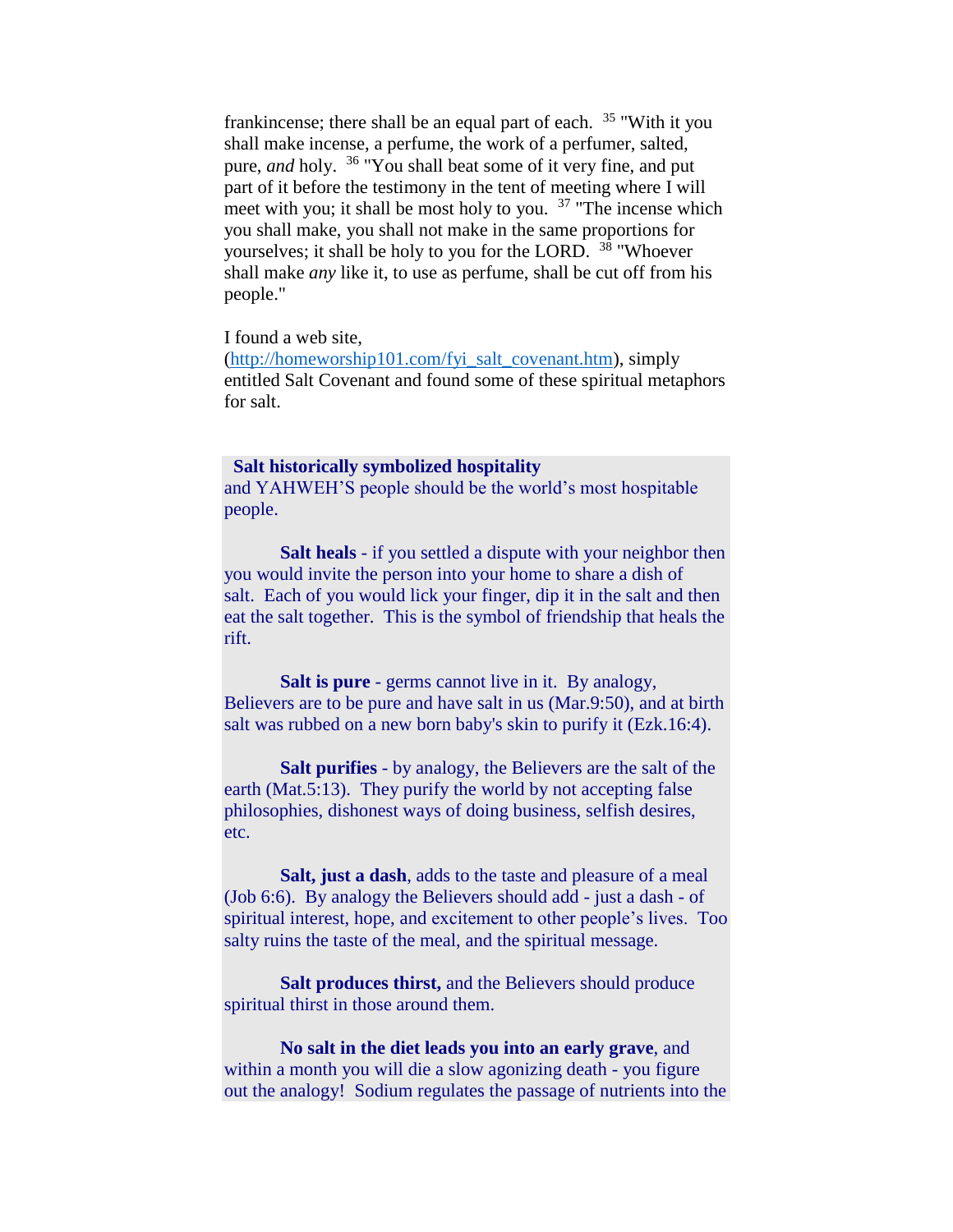cells. Without it, nutrients cannot enter your cells and you will have malnutrition and exhaustion no matter how good your diet. Without our CREATOR we would be spiritually starved and morally exhausted.

**Salt-famine causes civilization to collapse.** During Europe's Dark Ages, due to glacial melting, the ocean levels rose flooding all the salt flats of Europe causing a salt famine (ref. Economic and Social History of Medieval Europe by Belgian historian Henri Pirenne). The daily average ration fell to less then two grams per person and caused many to die from dehydration and madness. To get salt, some who were stronger would assault the weak, cut their jugular vein and drink the victim's salty blood, giving birth to the myth of the vampire.

 **The salt crystal is an enduring mineral.** Large salt mine deposits, surviving thousands of years, and under great pressure, still hold their flavor and taste.

**Salt can dissolve in water** - but its quality remains. By analogy, Believers are in this world but not of this world (Jon.15:19).

**Salt can be subjected to extreme heat** and it still retains its particular chemical composition. But we are warned, as the salt of the earth, we should not lose our flavor (Mat.5:13; Mar.9:49-50; Luk.14:34).

**Salt can only be ruined if it reacts chemically with some other substance.** By analogy, the Believers should not be influenced by the deceitful riches and the material cares of this world.

And so, for Abijah to remind Jeroboam of the importance of the salt covenant that God made with David was to remind him of the everlasting covenant that only David and his offspring who ruled on the throne in Jerusalem would share with the Creator God.

Abijah understood that Jeroboam was treading on holy ground and was trying to assume a covenant that was not given to him by God.

But Jeroboam would not take this counsel, which though given by the mouth of Abijah, was God's grace and mercy being extended to Jeroboam and Israel so that they might not suffer God's wrath.